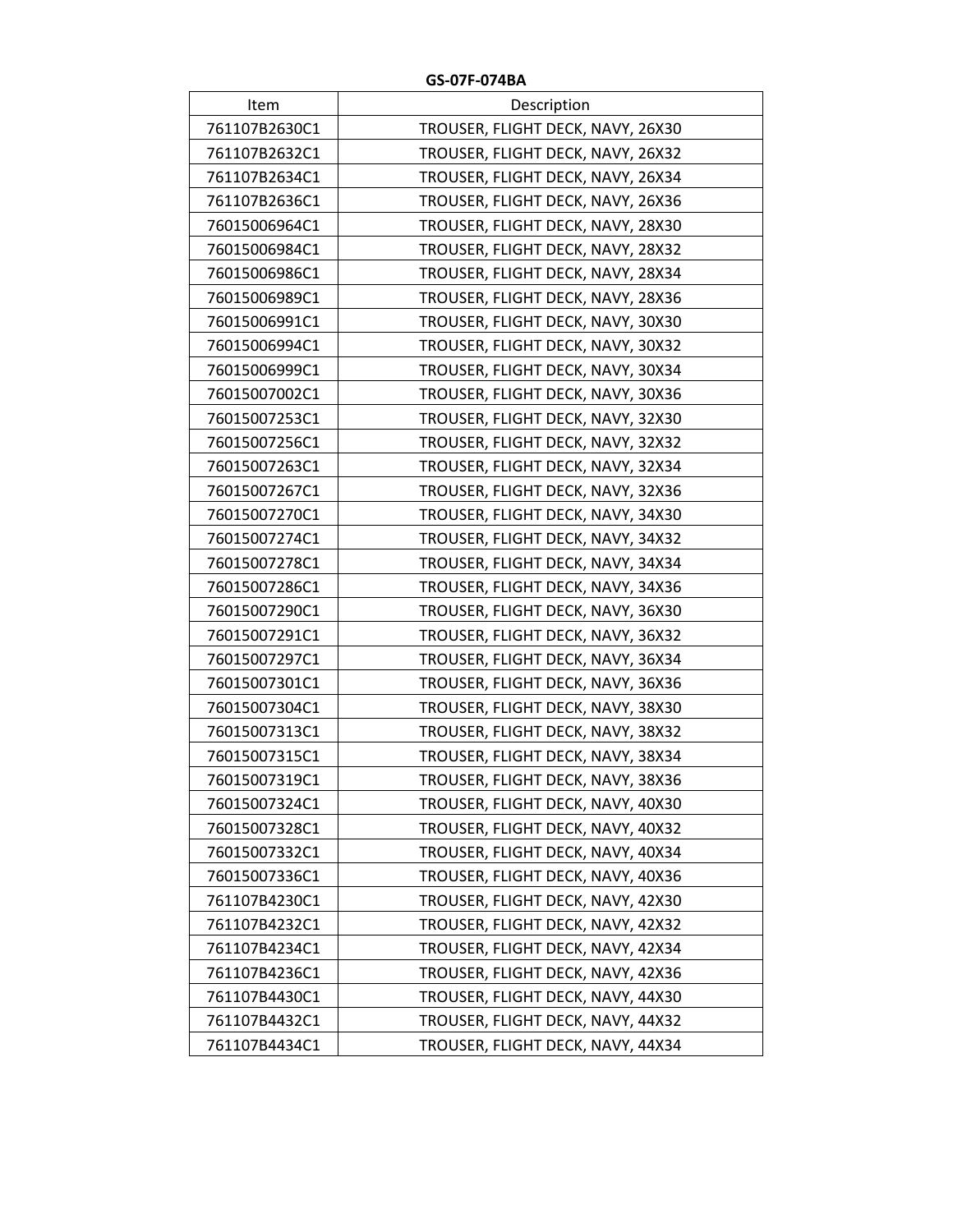| 761107B4436C1 | TROUSER, FLIGHT DECK, NAVY, 44X36  |
|---------------|------------------------------------|
| 761107B2630C2 | TROUSER, FLIGHT DECK, KHAKI, 26X30 |
| 761107B2632C2 | TROUSER, FLIGHT DECK, KHAKI, 26X32 |
| 761107B2634C2 | TROUSER, FLIGHT DECK, KHAKI, 26X34 |
| 761107B2636C2 | TROUSER, FLIGHT DECK, KHAKI, 26X36 |
| 76015006964C2 | TROUSER, FLIGHT DECK, KHAKI, 28X30 |
| 76015006984C2 | TROUSER, FLIGHT DECK, KHAKI, 28X32 |
| 76015006986C2 | TROUSER, FLIGHT DECK, KHAKI, 28X34 |
| 76015006989C2 | TROUSER, FLIGHT DECK, KHAKI, 28X36 |
| 76015006991C2 | TROUSER, FLIGHT DECK, KHAKI, 30X30 |
| 76015006994C2 | TROUSER, FLIGHT DECK, KHAKI, 30X32 |
| 76015006999C2 | TROUSER, FLIGHT DECK, KHAKI, 30X34 |
| 76015007002C2 | TROUSER, FLIGHT DECK, KHAKI, 30X36 |
| 76015007253C2 | TROUSER, FLIGHT DECK, KHAKI, 32X30 |
| 76015007256C2 | TROUSER, FLIGHT DECK, KHAKI, 32X32 |
| 76015007263C2 | TROUSER, FLIGHT DECK, KHAKI, 32X34 |
| 76015007267C2 | TROUSER, FLIGHT DECK, KHAKI, 32X36 |
| 76015007270C2 | TROUSER, FLIGHT DECK, KHAKI, 34X30 |
| 76015007274C2 | TROUSER, FLIGHT DECK, KHAKI, 34X32 |
| 76015007278C2 | TROUSER, FLIGHT DECK, KHAKI, 34X34 |
| 76015007286C2 | TROUSER, FLIGHT DECK, KHAKI, 34X36 |
| 76015007290C2 | TROUSER, FLIGHT DECK, KHAKI, 36X30 |
| 76015007291C2 | TROUSER, FLIGHT DECK, KHAKI, 36X32 |
| 76015007297C2 | TROUSER, FLIGHT DECK, KHAKI, 36X34 |
| 76015007301C2 | TROUSER, FLIGHT DECK, KHAKI, 36X36 |
| 76015007304C2 | TROUSER, FLIGHT DECK, KHAKI, 38X30 |
| 76015007313C2 | TROUSER, FLIGHT DECK, KHAKI, 38X32 |
| 76015007315C2 | TROUSER, FLIGHT DECK, KHAKI, 38X34 |
| 76015007319C2 | TROUSER, FLIGHT DECK, KHAKI, 38X36 |
| 76015007324C2 | TROUSER, FLIGHT DECK, KHAKI, 40X30 |
| 76015007328C2 | TROUSER, FLIGHT DECK, KHAKI, 40X32 |
| 76015007332C2 | TROUSER, FLIGHT DECK, KHAKI, 40X34 |
| 76015007336C2 | TROUSER, FLIGHT DECK, KHAKI, 40X36 |
| 761107B4230C2 | TROUSER, FLIGHT DECK, KHAKI, 42X30 |
| 761107B4232C2 | TROUSER, FLIGHT DECK, KHAKI, 42X32 |
| 761107B4234C2 | TROUSER, FLIGHT DECK, KHAKI, 42X34 |
| 761107B4236C2 | TROUSER, FLIGHT DECK, KHAKI, 42X36 |
| 761107B4430C2 | TROUSER, FLIGHT DECK, KHAKI, 44X30 |
| 761107B4432C2 | TROUSER, FLIGHT DECK, KHAKI, 44X32 |
| 761107B4434C2 | TROUSER, FLIGHT DECK, KHAKI, 44X34 |
| 761107B4436C2 | TROUSER, FLIGHT DECK, KHAKI, 44X36 |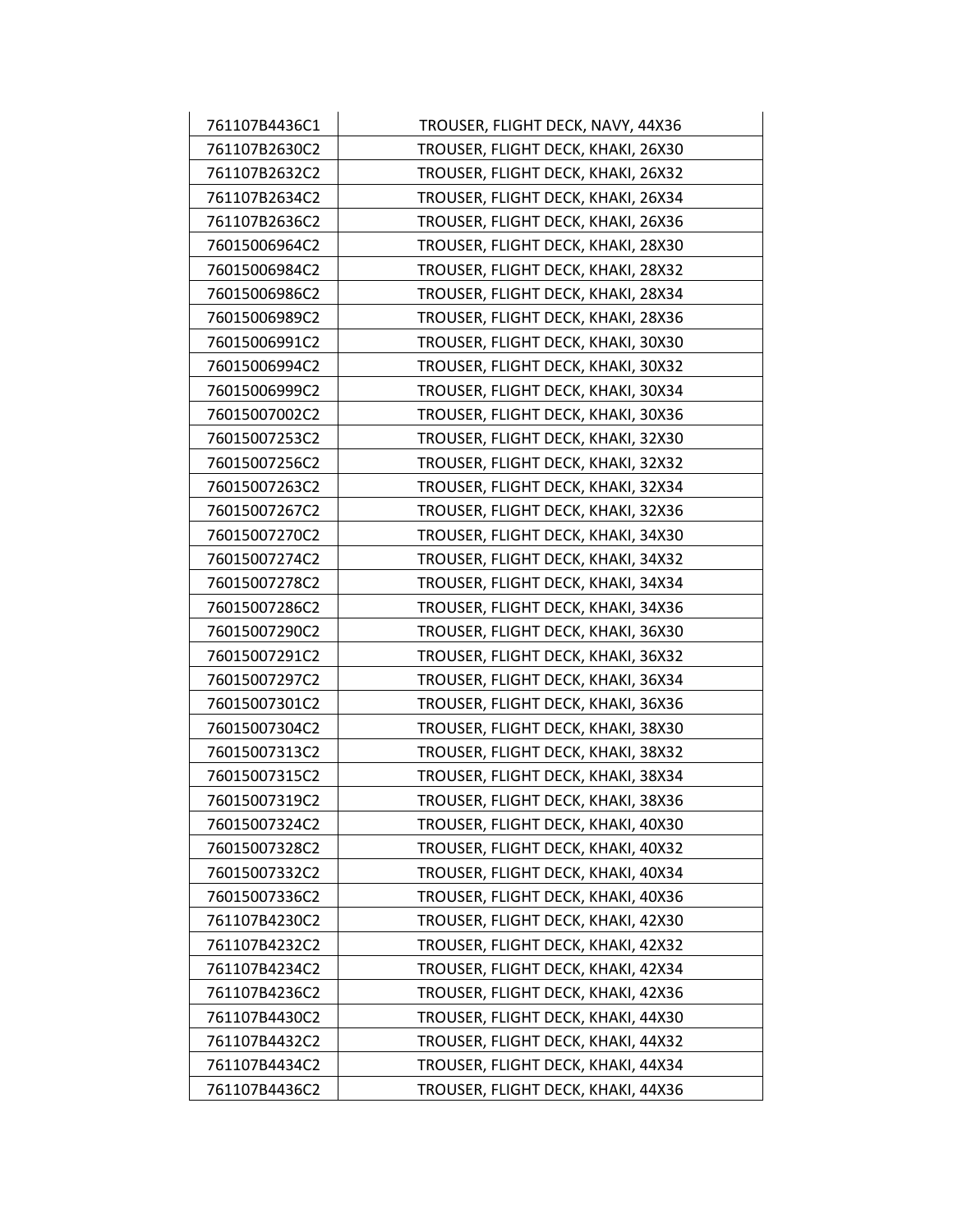| 76276001                                          | <b>GLOVE, BARBED WIRE HANDLER</b>                     |
|---------------------------------------------------|-------------------------------------------------------|
| 76276006<br>GLOVE, FLEXOR UNLINED FOLIAGE GREEN S |                                                       |
| 76276007                                          | GLOVE, FLEXOR UNLINED FOLIAGE GREEN M                 |
| 76276008                                          | GLOVE, FLEXOR UNLINED FOLIAGE GREEN L                 |
| 76276009                                          | GLOVE, FLEXOR UNLINED FOLIAGE GREEN XL                |
| 76276010                                          | GLOVE, FLEXOR UNLINED FOLIAGE GREEN XXL               |
| 76276042                                          | <b>GLOVE, INTERMEDIATE COLD WEATHER S</b>             |
| 76276043                                          | GLOVE, INTERMEDIATE COLD WEATHER M                    |
| 76276045                                          | GLOVE, INTERMEDIATE COLD WEATHER L                    |
| 76276047                                          | GLOVE, INTERMEDIATE COLD WEATHER XL                   |
| 76276049                                          | GLOVE, COLD WEATHER, WATER RESISTANT GLOVE            |
| 76276050                                          | GLOVE, COLD WEATHER, WATER RESISTANT GLOVE            |
| 76276051                                          | GLOVE, COLD WEATHER, WATER RESISTANT GLOVE            |
| 76276052                                          | GLOVE, COLD WEATHER, WATER RESISTANT GLOVE            |
| 76276073                                          | GLOVE, PREMIUM UNLINED DEERSKIN DRIVER S              |
| 76276074                                          | GLOVE, PREMIUM UNLINED DEERSKIN DRIVER M              |
| 76276075                                          | GLOVE, PREMIUM UNLINED DEERSKIN DRIVER L              |
| 76276076                                          | GLOVE, PREMIUM UNLINED DEERSKIN DRIVER XL             |
| 76276077                                          | GLOVE, PREMIUM UNLINED DEERSKIN DRIVER XXL            |
| 76276098                                          | GLOVE, THINSULATE LINED PREMIUM DEERSKIN              |
| 76276099                                          | GLOVE, THINSULATE LINED PREMIUM DEERSKIN              |
| 76276100                                          | GLOVE, THINSULATE LINED PREMIUM DEERSKIN              |
| 76276101                                          | GLOVE, THINSULATE LINED PREMIUM DEERSKIN              |
| 76276102                                          | GLOVE, THINSULATE LINED PREMIUM DEERSKIN              |
| 76276110                                          | <b>GLOVE COMBAT G FIRE &amp; CUT RESISTANT KEVLAR</b> |
| 76276111                                          | GLOVE COMBAT G FIRE & CUT RESISTANT KEVLAR            |
| 76276112                                          | GLOVE COMBAT G FIRE & CUT RESISTANT KEVLAR            |
| 76276113                                          | GLOVE COMBAT G FIRE & CUT RESISTANT KEVLAR            |
| 76276114                                          | GLOVE COMBAT G FIRE & CUT RESISTANT KEVLAR            |
| 76276157                                          | <b>GLOVES ANTIFLASH</b>                               |
| 76276246                                          | GLOVE, HEAVY DUTY CATTLEHIDE UNLINED SZ1              |
| 76276247                                          | GLOVE, HEAVY DUTY CATTLEHIDE UNLINED SZ2              |
| 76276248                                          | GLOVE, HEAVY DUTY CATTLEHIDE UNLINED SZ3              |
| 76276249                                          | GLOVE, HEAVY DUTY CATTLEHIDE UNLINED SZ4              |
| 76276250                                          | GLOVE, HEAVY DUTY CATTLEHIDE UNLINED SZ5              |
| 76276013                                          | GLOVE, SUMMER FLYERS FIRE & CUT RESISTANT             |
| 76276014                                          | GLOVE, SUMMER FLYERS FIRE & CUT RESISTANT             |
| 76276015                                          | GLOVE, SUMMER FLYERS FIRE & CUT RESISTANT             |
| 76276016                                          | GLOVE, SUMMER FLYERS FIRE & CUT RESISTANT             |
| 76276017                                          | GLOVE, SUMMER FLYERS FIRE & CUT RESISTANT             |
| 76276021                                          | GLOVE, SUMMER FLYERS FIRE & CUT RESISTANT             |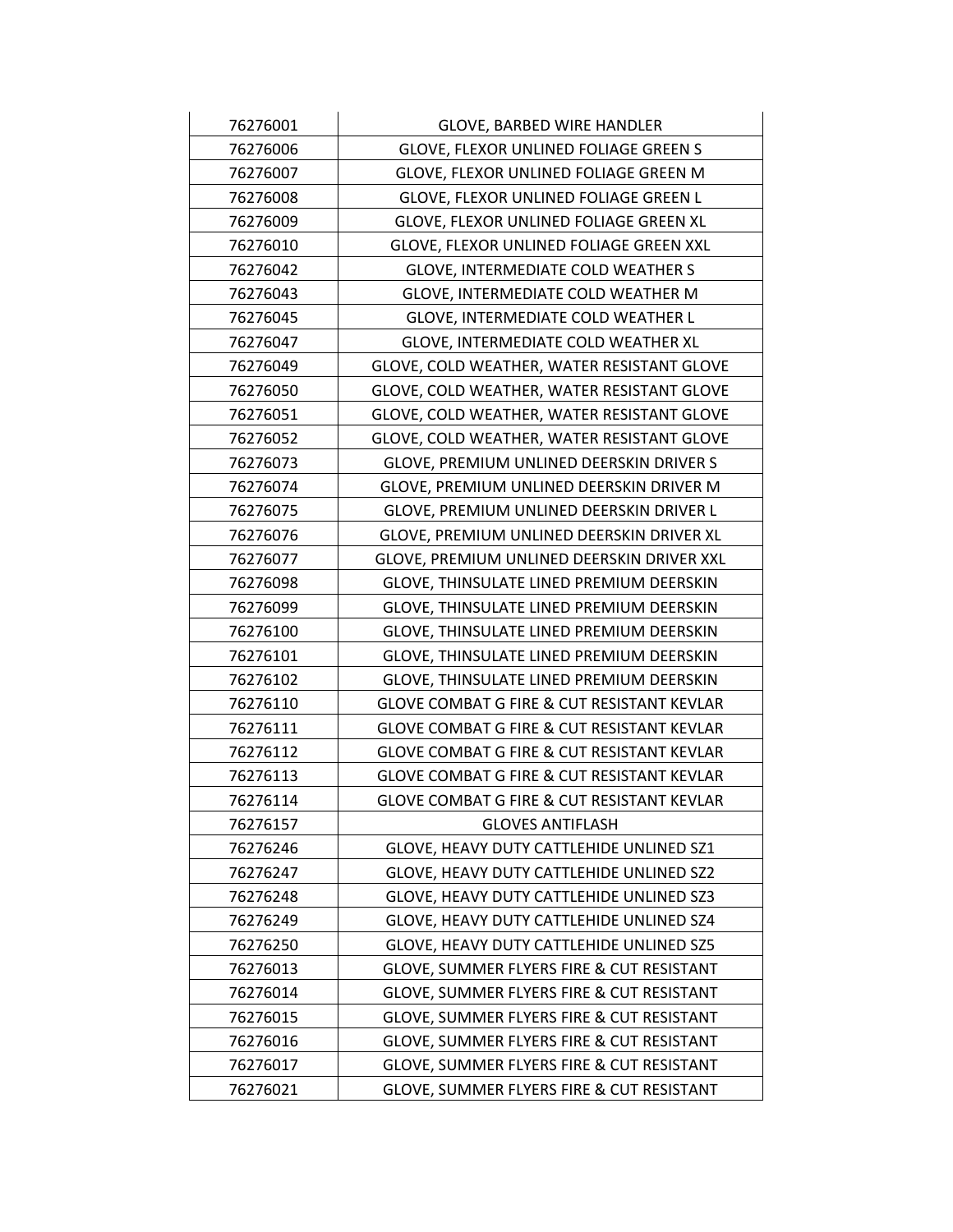| 76276022   | GLOVE, SUMMER FLYERS FIRE & CUT RESISTANT              |
|------------|--------------------------------------------------------|
| 76276023   | GLOVE, SUMMER FLYERS FIRE & CUT RESISTANT              |
| 76276024   | GLOVE, SUMMER FLYERS FIRE & CUT RESISTANT              |
| 76276025   | GLOVE, SUMMER FLYERS FIRE & CUT RESISTANT              |
| 76276029   | GLOVE, SUMMER FLYERS FIRE & CUT RESISTANT              |
| 76276030   | GLOVE, SUMMER FLYERS FIRE & CUT RESISTANT              |
| 76276031   | GLOVE, SUMMER FLYERS FIRE & CUT RESISTANT              |
| 76276032   | GLOVE, SUMMER FLYERS FIRE & CUT RESISTANT              |
| 76276033   | GLOVE, SUMMER FLYERS FIRE & CUT RESISTANT              |
| 76276116   | COMBAT GEC - GREEN FIRE & CUT RESISTANT                |
| 76276117   | COMBAT GEC - GREEN FIRE & CUT RESISTANT                |
| 76276118   | COMBAT GEC - GREEN FIRE & CUT RESISTANT                |
| 76276119   | COMBAT GEC - GREEN FIRE & CUT RESISTANT                |
| 76276120   | <b>COMBAT GEC - GREEN FIRE &amp; CUT RESISTANT</b>     |
| 76276255   | COMBAT GEC BLACK FIRE & CUT RESISTANT NOMEX            |
| 76276256   | COMBAT GEC BLACK FIRE & CUT RESISTANT NOMEX            |
| 76276257   | COMBAT GEC BLACK FIRE & CUT RESISTANT NOMEX            |
| 76276258   | COMBAT GEC BLACK FIRE & CUT RESISTANT NOMEX            |
| 76276259   | COMBAT GEC BLACK FIRE & CUT RESISTANT NOMEX            |
| 76276260   | <b>GLOVE COMBAT GEC FIRE &amp; CUT RESISTANT NOMEX</b> |
| 76276261   | <b>GLOVE COMBAT GEC FIRE &amp; CUT RESISTANT NOMEX</b> |
| 76276262   | GLOVE COMBAT GEC FIRE & CUT RESISTANT NOMEX            |
| 76276263   | <b>GLOVE COMBAT GEC FIRE &amp; CUT RESISTANT NOMEX</b> |
| 76276264   | <b>GLOVE COMBAT GEC FIRE &amp; CUT RESISTANT NOMEX</b> |
| 76276265   | <b>GLOVE COMBAT GEC FIRE &amp; CUT RESISTANT NOMEX</b> |
| 76276266   | GLOVE COMBAT GEC FIRE & CUT RESISTANT NOMEX            |
| 76276267   | <b>GLOVE COMBAT GEC FIRE &amp; CUT RESISTANT NOMEX</b> |
| 76276268   | GLOVE COMBAT GEC FIRE & CUT RESISTANT NOMEX            |
| 76276269   | GLOVE COMBAT GEC FIRE & CUT RESISTANT NOMEX            |
| 76276270   | GLOVE, COMBAT G FIRE & CUT RESISTANT NOMEX             |
| 76276271   | GLOVE, COMBAT G FIRE & CUT RESISTANT NOMEX             |
| 76276272   | GLOVE, COMBAT G FIRE & CUT RESISTANT NOMEX             |
| 76276273   | GLOVE, COMBAT G FIRE & CUT RESISTANT NOMEX             |
| 76276274   | GLOVE, COMBAT G FIRE & CUT RESISTANT NOMEX             |
| 76276053   | GLOVE, POL FUEL HANDLER FIRE RESISTANT NOMEX           |
| 76276054   | GLOVE, POL FUEL HANDLER FIRE RESISTANT NOMEX           |
| 76276055   | GLOVE, POL FUEL HANDLER FIRE RESISTANT NOMEX           |
| 76276056   | GLOVE, POL FUEL HANDLER FIRE RESISTANT NOMEX           |
| 76276057   | GLOVE, POL FUEL HANDLER FIRE RESISTANT NOMEX           |
| 48BL1003LR | LANTERN, BATTLE PORTABLE COMPLETE, RED                 |
| 48BL1003LW | LANTERN, BATTLE PORTABLE COMPLETE, WHITE               |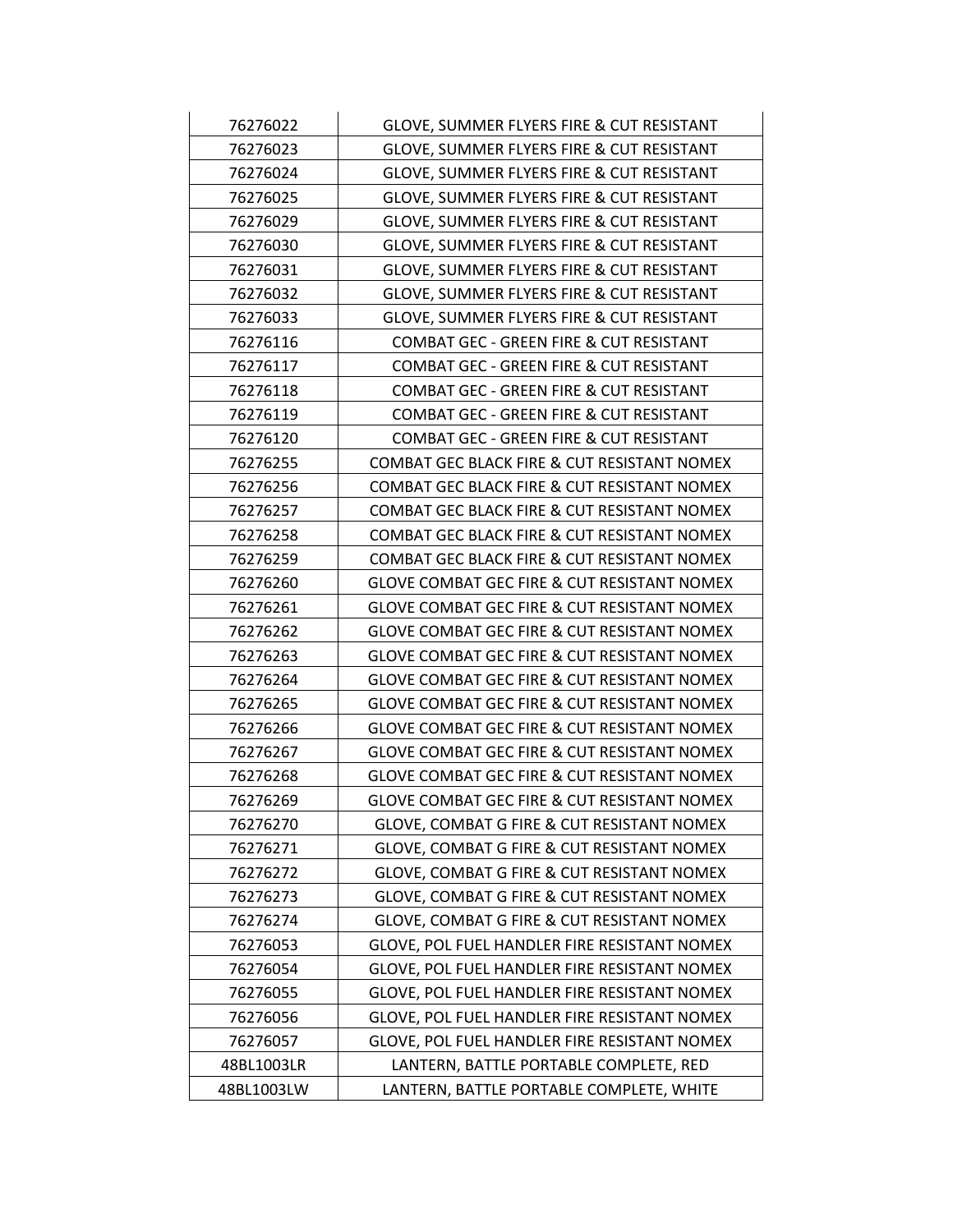| 48BL1013LR     | LANTERN, BATTLE BULKHEAD MOUNT COMPLETE, RED   |
|----------------|------------------------------------------------|
| 48BL1013LW     | LANTERN, BATTLE BULKHEAD MOUNT COMPLETE, WHITE |
| 48BLKITS       | LANTERN, BATTLE BULKHEAD-MOUNT RECHARGEABLE    |
|                | LANTERN, BATTLE PORTABLE RECHARGEABLE          |
| 48BLKPR        | <b>CONVERSION</b>                              |
| 48BLLEDUK2R    | LANTERN, BATTLE RED LED KIT                    |
| 48BLLEDUK4W    | LANTERN, BATTLE WHITE LED KIT                  |
| 48BLK1TSRLED   | LANTERN, BATTLE COMBINED BULKHEAD MOUNT, RED   |
| 48BLK1TSWLED   | LANTERN, BATTLE COMBINED BULKHEAD MOUNT, WHITE |
| 48BLKPRRLED    | LANTERN, BATTLE COMBINED PORTABLE KIT, RED     |
| 48BLKPRWLED    | LANTERN, BATTLE COMBINED PORTABLE KIT, WHITE   |
| 48BLKMS        | BATTLE LANTERN RETROFIT KIT                    |
| 487DISCHARGE   | PIPE MATING                                    |
| 48OBDFF        | OVERBOARD DISCHARGE ASSEMBLY NAVY FLANGE       |
| 5194741973     | <b>OVERBOARD DISCHARGE ASSEMBLY</b>            |
| 5194741973MOD  | OVERBOARD DISCHARGE ASSEMBLY 4" FNPSH          |
| 5194741973MOD1 | OVERBOARD DISCHARGE ASSEMBLY 4" FNST           |
| 48DC2542       | FIRE HOSE 1-1/2 X 50                           |
| 48DC2543       | FIRE HOSE 2-1/2 X 50                           |
| 48DP17600OBR1  | FIRE HOSE 1-3/4 X 50                           |
| 48DC2565       | FIRE HOSE 1-1/2 X 25                           |
| 48DP15600PUX50 | POTABLE WATER HOSE 1-1/2 X 50                  |
| 48DP25600PUX50 | POTABLE WATER HOSE 2-1/2 X 50                  |
| 48DC2553       | FIRE HOSE 4 X 50                               |
| 48SGFDK1       | FIRE FLAG KIT                                  |
| 48SGMSDK1      | MAIN SPACE FLAG KIT                            |
| 48SGDCK1       | DC FLAG KIT                                    |
| 48SGIET1       | <b>INPORT EMERGENCY KIT</b>                    |
| 48SGDCCD1      | SOUNDS OF DAMAGE CD                            |
| 48SGDCSF1      | REPLACEMENT FLAGS- WILL NEED TO SPECIFY        |
| 48SGDCSL       | <b>STROBE LIGHTS</b>                           |
| 48SGDCHVUB1    | HIGH VISIBILITY UTILITY BELT                   |
| 48SGGLGB001    | POST OVERHAUL GLOVE BAG                        |
| 48SGDCSCBA001  | SCBA WALL MOUNT COVER                          |
| 48SGSBIF1      | <b>FUSE BAG</b>                                |
| 48SGSBNB1      | <b>NAIL BAG</b>                                |
| 48SGSBEC1      | <b>EMERGENCY COMMUNICATIONS KIT BAG</b>        |
| 48SGSBMK1      | <b>CBR MONITOR KIT BAG</b>                     |
| 48SGSBBK1      | <b>BANDING KIT BAG</b>                         |
| 48SGSBCP1      | <b>COLLECTIVE PROTECTION SYSTEM KIT BAG</b>    |
| 48SGSBEK1      | ELECTRICAL KIT BAG                             |
| 48SGSBEW1      | <b>EWARP KIT BAG</b>                           |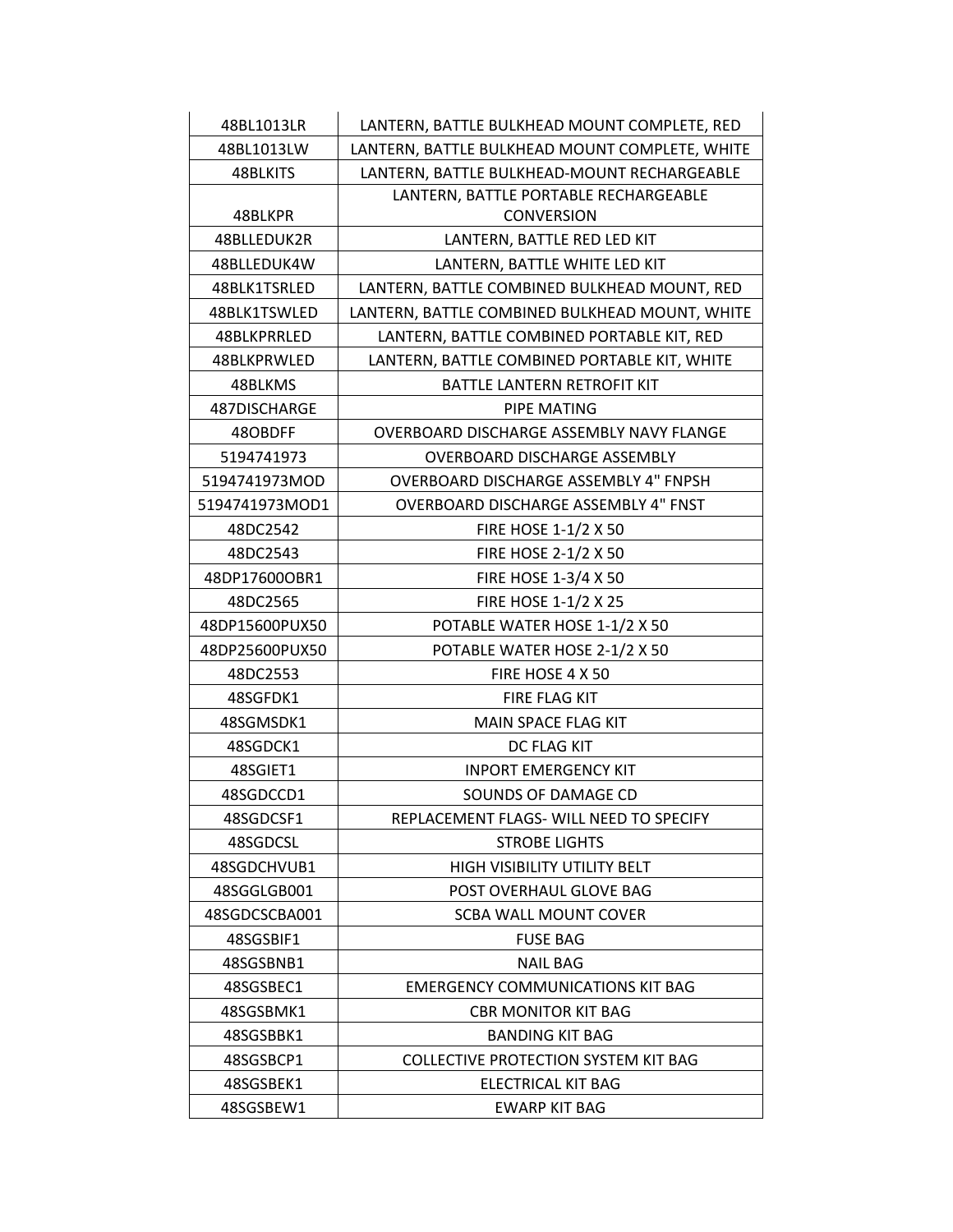| 48SGSBGF1   | <b>GAS FREE ENGINEERS KIT BAG</b>         |
|-------------|-------------------------------------------|
| 48SGSBI1    | <b>INVESTIGATOR KIT BAG</b>               |
| 48SGSBAC1   | ADAPTER/CONNECTOR KIT BAG                 |
| 48SGSBDS1   | <b>DESMOKING KIT BAG #1 OF 2</b>          |
| 48SGSBDS2   | <b>DESMOKING KIT BAG #2 OF 2</b>          |
| 48SGSBDW1   | DEWATERING KIT BAG #1 OF 2                |
| 48SGSBDW2   | DEWATERING KIT BAG #2 OF 2                |
| 48SGSBEL1   | <b>EMERGENCY LIGHTING KIT BAG</b>         |
| 48SGSBEG1   | <b>ENGINEERING SPACE KIT #1 OF 2</b>      |
| 48SGSBEG2   | <b>ENGINEERING SPACE KIT #2 OF 2</b>      |
| 48SGSBFFK1  | FIREFIGHTNIG ACCESS EQUIPMENT KIT BAG     |
| 48SGSBPK1   | PECU KIT BAG                              |
| 48SGSBPP1   | PIPE PATCHING KIT BAG                     |
| 48SGSBPL1   | PLUGGING KIT BAG #1 OF 2                  |
| 48SGSBPL2   | PLUGGING KIT BAG #2 OF 2                  |
| 48SGSBSP1   | PORTABLE PUMPS KIT BAG                    |
| 48SGSBSC1   | <b>SHORING CLAMPS KIT BAG</b>             |
| 48SGSBSM1   | SHORING MATERIALS KIT BAG #1 OF 2         |
| 48SGSBSM2   | SHORING MATERIALS KIT BAG #2 OF 2         |
| 48SGSBST1   | SHORING TOOLS KIT BAG #1 OF 2             |
| 48SGSBST2   | SHORING TOOLS KIT BAG #2 OF 2             |
| 48SGSBSK1   | <b>SOUNDING KIT BAG</b>                   |
| 48SGSBWK1   | <b>WELDING KIT BAG</b>                    |
| 48SGSBFFESM | FFE KIT BAGS (SIZE DESIGNATION SMALL)     |
| 48SGSBFFEMD | FFE KIT BAGS (SIZE DESIGNATION MEDIUM)    |
| 48SGSBFFELG | FFE KIT BAGS (SIZE DESIGNATION LARGE)     |
| 48SGSBFFEXL | FFE KIT BAGS (SIZE DESIGNATION X-LARGE)   |
| 48DC2520    | WRENCH, DOGGING                           |
| 48DCPOTC    | DCPO TOOL KIT                             |
| 4825425     | PKP EXTINGUISHER 27LB                     |
| 48431999    | <b>CO2 EXTINGUISHER 15LB</b>              |
| 4879456     | BRACKET, CO2 EXTINGUISHER 15LB            |
| 4815832     | PKP EXTINGUISHER 18LB                     |
| 487095      | RING PIN AND CHAIN, PKP EXTINGUISHER 27LB |
| 4815999     | VISUAL SEAL, PKP EXTINGUISHER 18LB        |
| 4816234     | RING PIN AND CHAIN, PKP EXTINGUISHER 18LB |
| 4817903     | FILL CAP, PKP EXTINGUISHER 27LB           |
| 4824451     | HOSE, PKP EXTINGUISHER 27LB               |
| 4824459     | HOSE, PKP EXTINGUISHER 18LB               |
| 4825428     | <b>BRACKET, PKP EXTINGUISHER 27LB</b>     |
| 4825779     | NOZZLE TIP, PKP EXTINGUISHER 27LB         |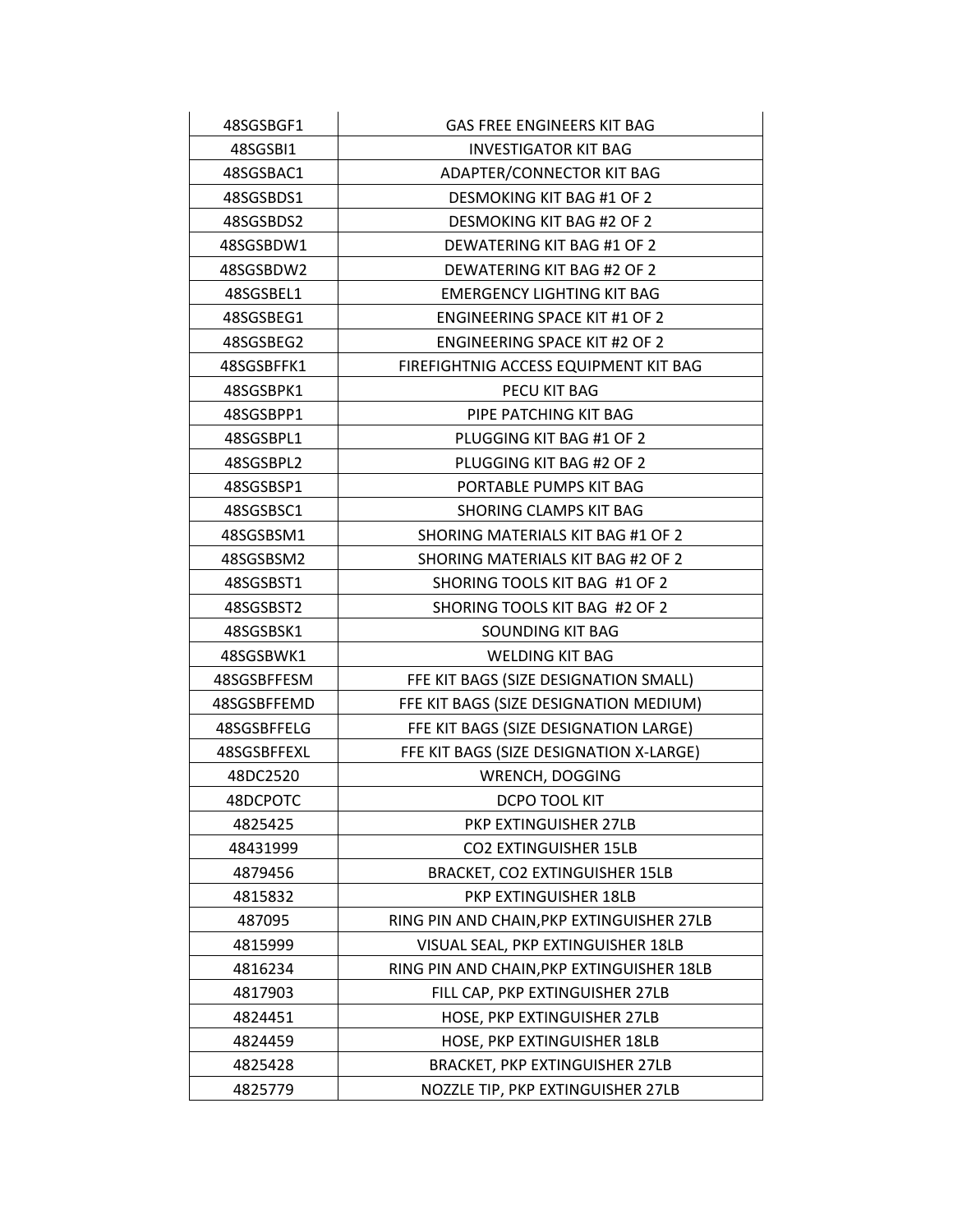| 4830660     | CO2 CARTRIDGE FOR PKP EXTINGUISHER 18LB         |
|-------------|-------------------------------------------------|
| 4830661     | CO2 CARTRIDGE FOR PKP EXTINGUISHER 27LB         |
| 4830864     | CARTRIDGE GUARD, PKP EXTINGUISHER 27LB          |
| 4854066     | NOZZLE TIP, PKP EXTINGUISHER 18LB               |
| 4878310     | NOZZLE HOLDER, PKP EXTINGUISHER 18LB            |
| 48415731    | CARTRIDGE GUARD, PKP EXTINGUISHER 18LB          |
| 48429516    | CLIP KIT, CO2 EXTINGUISHER 15LB                 |
| 48432011    | BELLY BAND, CO2 EXTINGUISHER 15LB               |
| 48492111001 | NOZZLE NAVY MODEL B-1 FOAM WATER PENDENT        |
|             | NOZZLE NAVY MODEL B-1 FOAM WATER PENDENT        |
| 48492101001 | <b>UPRIGHT</b>                                  |
| 48495541328 | NOZZLE NAVY TYPE G BRASS                        |
| 495561012   | NOZZLE NAVY TYPE SB STAINLESS STEEL             |
| 48915561001 | REPLACEMENT PARTS KIT, TYPE SB                  |
| 48915561004 | TOOL INSTALL THREADED INSERT, TYPE SB           |
| 48429293    | HORN AND HOSE ASSEMBLY, CO2 EXTINGUISHER        |
| 5002S       | GLOVE, PIGSKIN, WITH WRISTLET, WILDLAND, S      |
| 5002M       | GLOVE, PIGSKIN, WITH WRISTLET, WILDLAND, M      |
| 5002L       | GLOVE, PIGSKIN, WITH WRISTLET, WILDLAND, L      |
| 5002XL      | GLOVE, PIGSKIN, WITH WRISTLET, WILDLAND, XL     |
| 5012S       | GLOVE, FIRE COWHIDE, WITH WRISTLET, SM          |
| 5012M       | GLOVE, FIRE COWHIDE, WITH WRISTLET, MED         |
| 5012L       | GLOVE, FIRE COWHIDE, WITH WRISTLET, L           |
| 5012XL      | GLOVE, FIRE COWHIDE, WITH WRISTLET, XL          |
| 5013S       | GLOVE, FIRE COWHIDE, WITHOUT WRISTLET, S        |
| 5013M       | GLOVE, FIRE COWHIDE, WITHOUT WRISTLET, M        |
| 5013L       | GLOVE, FIRE COWHIDE, WITHOUT WRISTLET, L        |
| 5013XL      | GLOVE, FIRE COWHIDE, WITHOUT WRISTLET, X        |
| 4235S       | GLOVE, FIRE PIGSKIN, WITHOUT WRISTLET, S        |
| 4235M       | GLOVE, FIRE PIGSKIN, WITHOUT WRISTLET, M        |
| 4235L       | GLOVE, FIRE PIGSKIN, WITHOUT WRISTLET, L        |
| 4235XL      | GLOVE, FIRE PIGSKIN, WITHOUT WRISTLET, X        |
| 5009S       | GLOVE, FIRE PIGSKIN, WITH WRISTLET, SM          |
| 5009M       | GLOVE, FIRE PIGSKIN, WITH WRISTLET, MED         |
| 5009L       | GLOVE, FIRE PIGSKIN, WITH WRISTLET, L           |
| 5009XL      | GLOVE, FIRE PIGSKIN, WITH WRISTLET, XL          |
| 5225S       | GLOVE, FIREFIGHTING PIGSKIN WITH WRISTLET, S    |
| 5225M       | GLOVE, FIREFIGHTING PIGSKIN WITH WRISTLET, M    |
| 5225L       | GLOVE, FIREFIGHTING PIGSKIN WITH WRISTLET, L    |
| 5225XL      | GLOVE, FIREFIGHTING PIGSKIN WITH WRISTLET, XL   |
| 5226S       | GLOVE, FIREFIGHTING PIGSKIN WITHOUT WRISTLET, S |
| 5226M       | GLOVE, FIREFIGHTING PIGSKIN WITHOUT WRISTLET, M |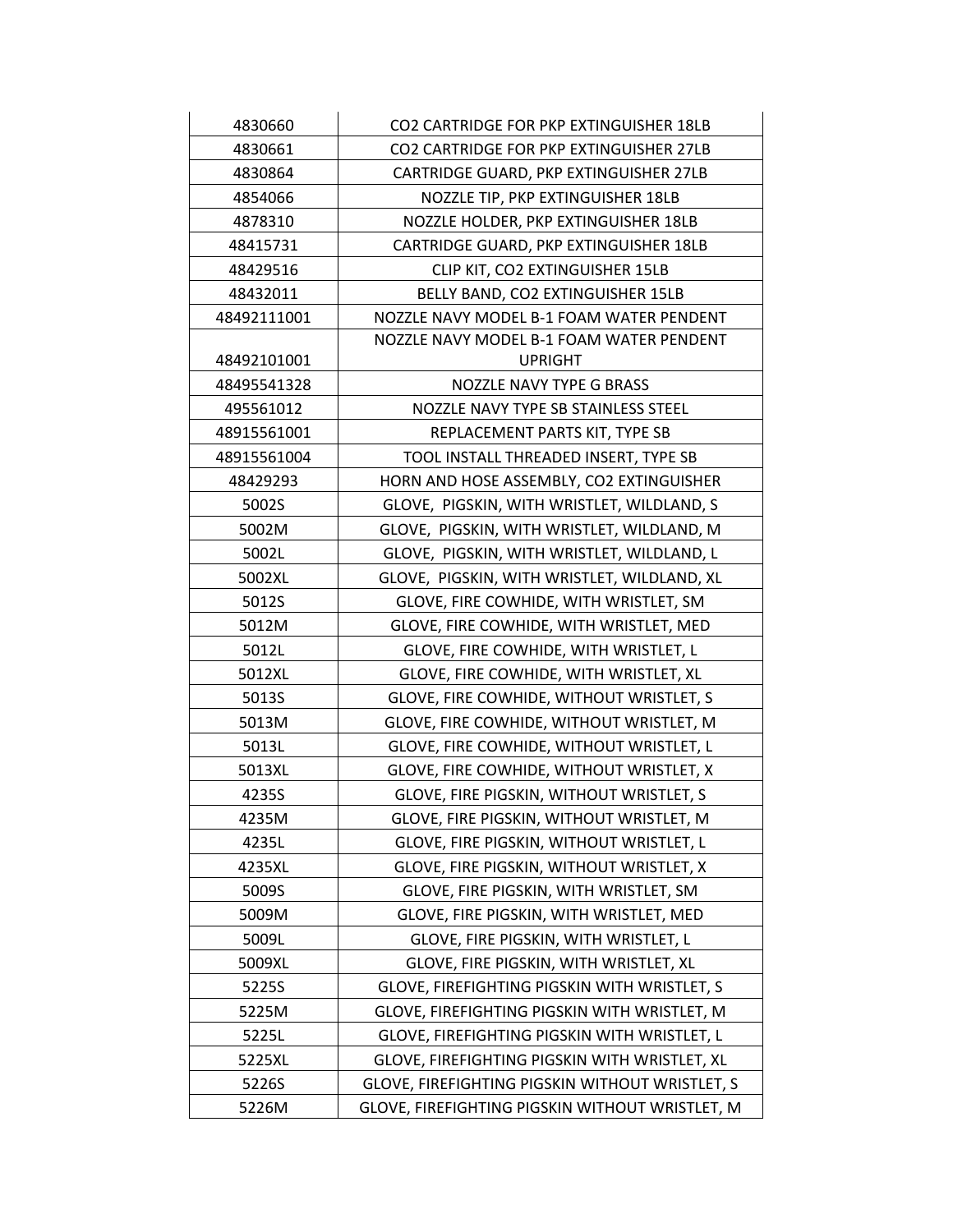| 5226L       | GLOVE, FIREFIGHTING PIGSKIN WITHOUT WRISTLET, L   |
|-------------|---------------------------------------------------|
| 5226XL      | GLOVE, FIREFIGHTING PIGSKIN WITHOUT WRISTLET, XL  |
| 5227S       | GLOVE, FIREFIGHTING KOALA COW WITH WRISTLET, S    |
| 5227M       | GLOVE, FIREFIGHTING KOALA COW WITH WRISTLET, M    |
| 5227L       | GLOVE, FIREFIGHTING KOALA COW WITH WRISTLET, L    |
| 5227XL      | GLOVE, FIREFIGHTING KOALA COW WITH WRISTLET, XL   |
| 5228S       | GLOVE, FIREFIGHTING KOALA COW WITHOUT WRISTLET, S |
|             | GLOVE, FIREFIGHTING KOALA COW WITHOUT WRISTLET,   |
| 5228M       | м                                                 |
| 5228L       | GLOVE, FIREFIGHTING KOALA COW WITHOUT WRISTLET, L |
|             | GLOVE, FIREFIGHTING KOALA COW WITHOUT WRISTLET,   |
| 5228XL      | XL                                                |
| 5280S       | GLOVE, FIREFIGHTING ELK/PIG WITH WRISTLET, S      |
| 5280M       | GLOVE, FIREFIGHTING ELK/PIG WITH WRISTLET, M      |
| 5280L       | GLOVE, FIREFIGHTING ELK/PIG WITH WRISTLET, L      |
| 5280XL      | GLOVE, FIREFIGHTING ELK/PIG WITH WRISTLET, XL     |
| 5280GS      | GLOVE, FIREFIGHTING ELK/PIG WITHOUT WRISTLET, S   |
| 5280GM      | GLOVE, FIREFIGHTING ELK/PIG WITHOUT WRISTLET, M   |
| 5280GL      | GLOVE, FIREFIGHTING ELK/PIG WITHOUT WRISTLET, L   |
| 5280GXL     | GLOVE, FIREFIGHTING ELK/PIG WITHOUT WRISTLET, XL  |
| 5282S       | GLOVE, FIREFIGHTING ELK WITH WRISTLET NFPA, S     |
| 5282M       | GLOVE, FIREFIGHTING ELK WITH WRISTLET NFPA, M     |
| 5282L       | GLOVE, FIREFIGHTING ELK WITH WRISTLET NFPA, L     |
| 5282XL      | GLOVE, FIREFIGHTING ELK WITH WRISTLET NFPA, XL    |
| 5282GS      | GLOVE, FIREFIGHTING ELK WITHOUT WRISTLET, S       |
| 5282GM      | GLOVE, FIREFIGHTING ELK WITHOUT WRISTLET, M       |
| 5282GL      | GLOVE, FIREFIGHTING ELK WITHOUT WRISTLET, L       |
| 5282GXL     | GLOVE, FIREFIGHTING ELK WITHOUT WRISTLET, XL      |
| 5281S       | GLOVE, FIREFIGHTING COW, CT WITH WRISTLET, S      |
| 5281M       | GLOVE, FIREFIGHTING COW, CT WITH WRISTLET, M      |
| 5281L       | GLOVE, FIREFIGHTING COW, CT WITH WRISTLET, L      |
| 5281XL      | GLOVE, FIREFIGHTING COW, CT WITH WRISTLET, XL     |
| 5283S       | GLOVE, FIREFIGHTING COW, CT WITHOUT WRISTLET, S   |
| 5283M       | GLOVE, FIREFIGHTING COW, CT WITHOUT WRISTLET, M   |
| 5283L       | GLOVE, FIREFIGHTING COW, CT WITHOUT WRISTLET, L   |
| 5283XL      | GLOVE, FIREFIGHTING COW, CT WITHOUT WRISTLET, XL  |
| 4819813396  | HOOD, FIREFIGHTING, PBI GOLD *NFPA CERTIFIED *    |
| 48191202419 | HOOD, ANTIFLASH, GREY, *NFPA CERTIFIED *          |
| 48014627670 | FLASH HOOD, BLACK, PBI *NFPA CERTIFIED *          |
| 48USPAC2    | HOOD, UNIVERSAL SOLDIER, ULTRA C6 W/ FLAG         |
| 48PAC3PBIG  | HOOD, PAC III PBI GOLD                            |
| 48PAC3PBIB  | HOOD, PAC III PBI BLACK                           |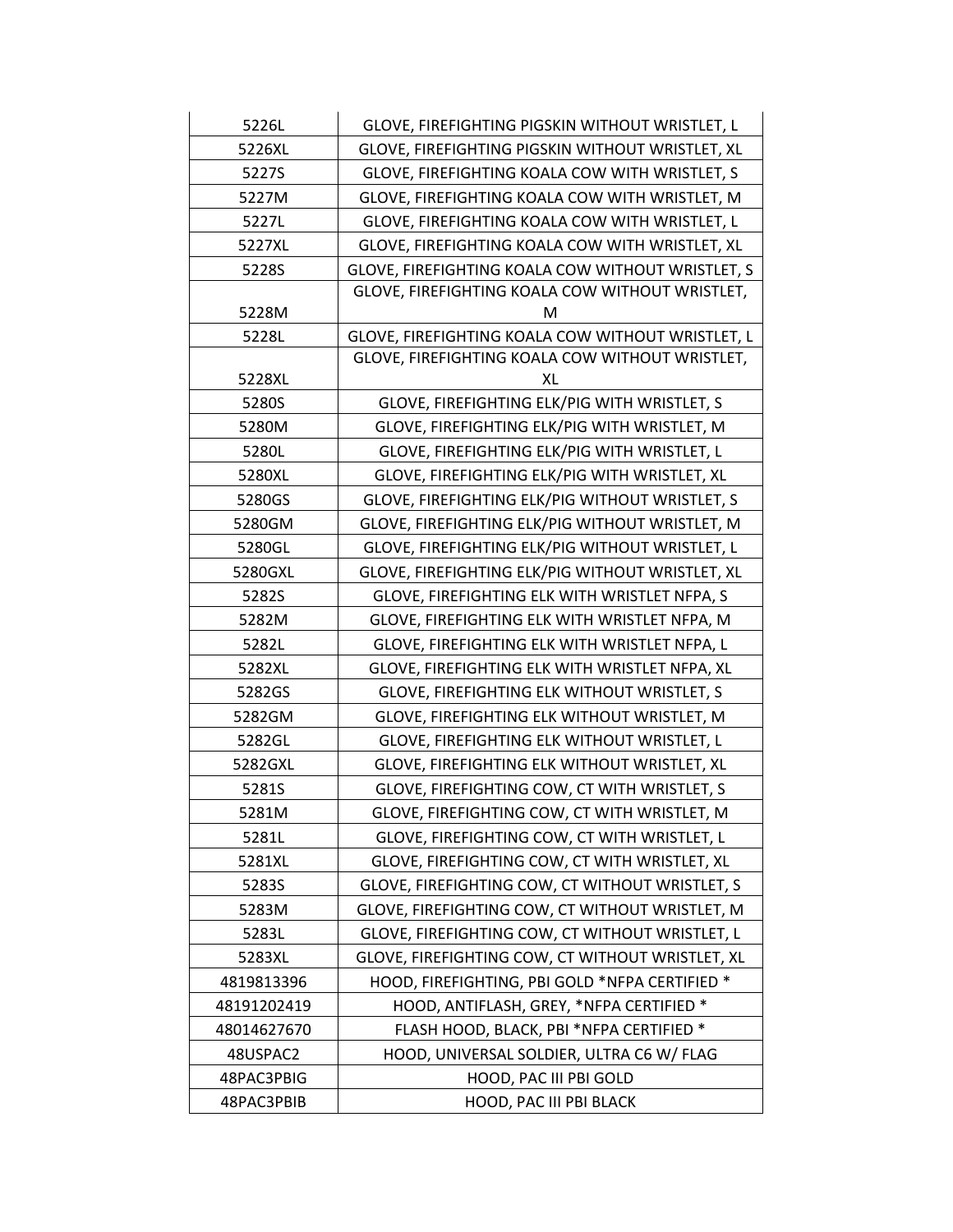| 48PAC3PBI     | HOOD, PAC III PBI                    |
|---------------|--------------------------------------|
| 48PAC3UC6     | HOOD, PAC III ULTRA C6               |
| 48PAC3CK      | HOOD, PAC III CARBONKNIGHT           |
| 48PAC3100N    | HOOD, PAC III 100% NOMEX             |
| 48PAC3100NC   | HOOD, PAC III 100% NOMEX COLORS      |
| 48PAC3P84     | HOOD, PAC III P84                    |
| 48PAC3P84C    | HOOD, PAC III P84 COLORS             |
| 48PAC3NB      | HOOD, PAC III NOMEX BLEND            |
| 48PAC3NBC     | HOOD, PAC III NOMEX BLEND COLORS     |
| 48PAC23PUC6   | HOOD, PAC II-3PLY ULTRA C6           |
| 48PAC23PCK    | HOOD, PAC II-3PLY CARBONKNIGHT       |
| 48PAC23P100N  | HOOD, PAC II-3PLY 100% NOMEX         |
| 48PAC23P100NC | HOOD, PAC II-3PLY 100% NOMEX COLORS  |
| 48PAC23PP84   | HOOD, PAC II-3PLY P84                |
| 48PAC23PP84C  | HOOD, PAC II-3PLY P84 COLORS         |
| 48PAC23PNB    | HOOD, PAC II-3PLY NOMEX BLEND        |
| 48PAC23PNBC   | HOOD, PAC II-3PLY NOMEX BLEND COLORS |
| 48PAC2SVZUC6  | HOOD, PAC II- SVZ ULTRA C6           |
| 48PAC2SVZP84  | HOOD, PAC II-SVZ P84                 |
| 48PAC2SVZP84C | HOOD, PAC II-SVZ P84 COLORS          |
| 48PAC2SVZNB   | HOOD, PAC II-SVZ NOMEX BLEND         |
| 48PAC2SVZNBC  | HOOD, PAC II-SVZ NOMEX BLEND COLORS  |
| 48PAC2DSUC6   | HOOD, PAC II- DS ULTRA C6            |
| 48PAC2DSCK    | HOOD, PAC II- DS CARBONKNIGHT        |
| 48PAC2DSPBI   | HOOD, PAC II- DS PBI                 |
| 48PAC2DS100N  | HOOD, PAC II- DS 100% NOMEX          |
| 48PAC2DS100NC | HOOD, PAC II- DS 100% NOMEX COLORS   |
| 48PAC2DSP84   | HOOD, PAC II-DS P84                  |
| 48PAC2DSP84C  | HOOD, PAC II- DS P84 COLORS          |
| 48PAC2DSNB    | HOOD, PAC II- DS NOMEX BLEND         |
| 48PAC2DSPNBC  | HOOD, PAC II- DS NOMEX BLEND COLORS  |
| 48PAC2PBIG    | HOOD, PAC II PBI GOLD                |
| 48PAC2PBIB    | HOOD, PAC II PBI BLACK               |
| 48PAC2UC6     | HOOD, PAC II ULTRA C6                |
| 48PAC2CK      | HOOD, PAC II CARBONKNIGHT            |
| 48PAC2PBI     | HOOD, PAC II PBI                     |
| 48PAC2100N    | HOOD, PAC II 100% NOMEX              |
| 48PAC2100NC   | HOOD, PAC II 100% NOMEX COLORS       |
| 48PAC2P84     | HOOD, PAC II P84                     |
| 48PAC2P84C    | HOOD, PAC II P84 COLORS              |
| 48PAC2NB      | HOOD, PAC II NOMEX BLEND             |